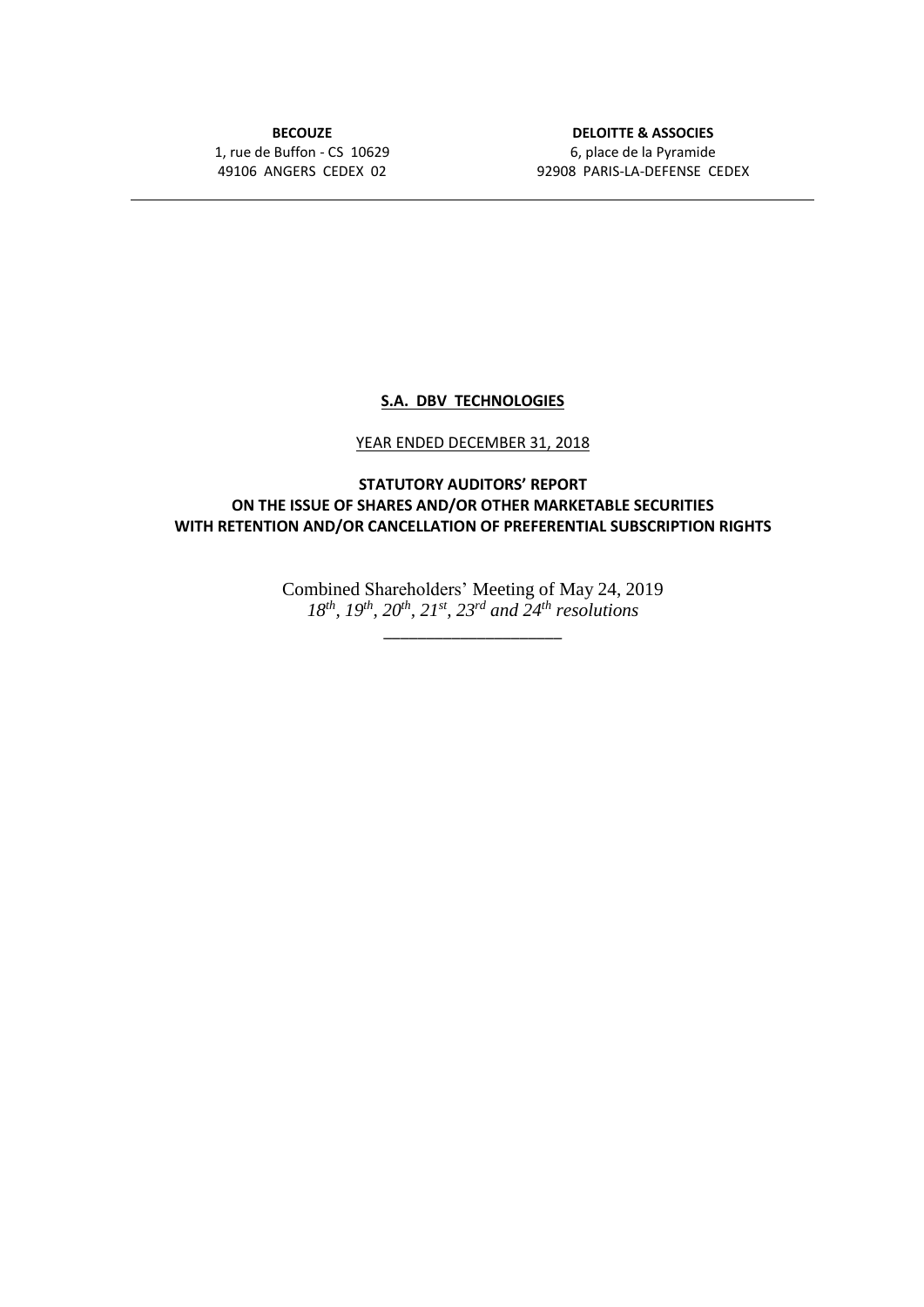**BECOUZE** 1, rue de Buffon 49106 Angers CEDEX 02

Deloitte & Associés 6 Place de la Pyramide 92908 Paris-la-Défense Cedex

## **S.A. DBV Technologies**

177 - 181 avenue Pierre Brossolette 92120 Montrouge

## **Statutory Auditors' report on the issue of shares and/or other marketable securities with retention and/or cancellation of preferential subscription rights**

Combined Shareholders' Meeting of May 24, 2019

*18th, 19th, 20th, 21st, 23rd and 24th resolutions*

*This is a free translation into English of the statutory auditors' report issued in French and is provided solely for the convenience of English speaking readers. This report should be read in conjunction and construed in accordance with French law and professional auditing standards applicable in France.*

To the Shareholders' Meeting of DBV Technologies,

In our capacity as Statutory Auditors of your Company and in accordance with the procedures set forth in Articles L. 228-92 and L. 225-135 *et seq.* of the French Commercial Code (*Code de commerce*), we hereby report to you on the proposed delegations to the Board of Directors to decide various issues of shares and/or marketable securities, transactions on which you are asked to vote.

Based on its report, your Board of Directors proposes that:

- shareholders delegate to it, for a period of 26 months, the authority to decide the following transactions and set the final terms and conditions of these issues and, where applicable, to cancel your preferential subscription rights:
	- A) Issue with retention of preferential subscription rights  $(18<sup>th</sup>$  resolution) of ordinary shares, and/or ordinary shares conferring entitlement to the allocation of other ordinary shares or debt securities, and/or marketable securities granting access to ordinary shares to be issued. Pursuant to Section 1 of Article L. 228-93 of the French Commercial Code, the marketable securities to be issued may grant access to ordinary shares to be issued by any entity which holds, directly or indirectly, more than half of your Company's share capital or any entity in which the Company holds, directly or indirectly, more than half of the share capital.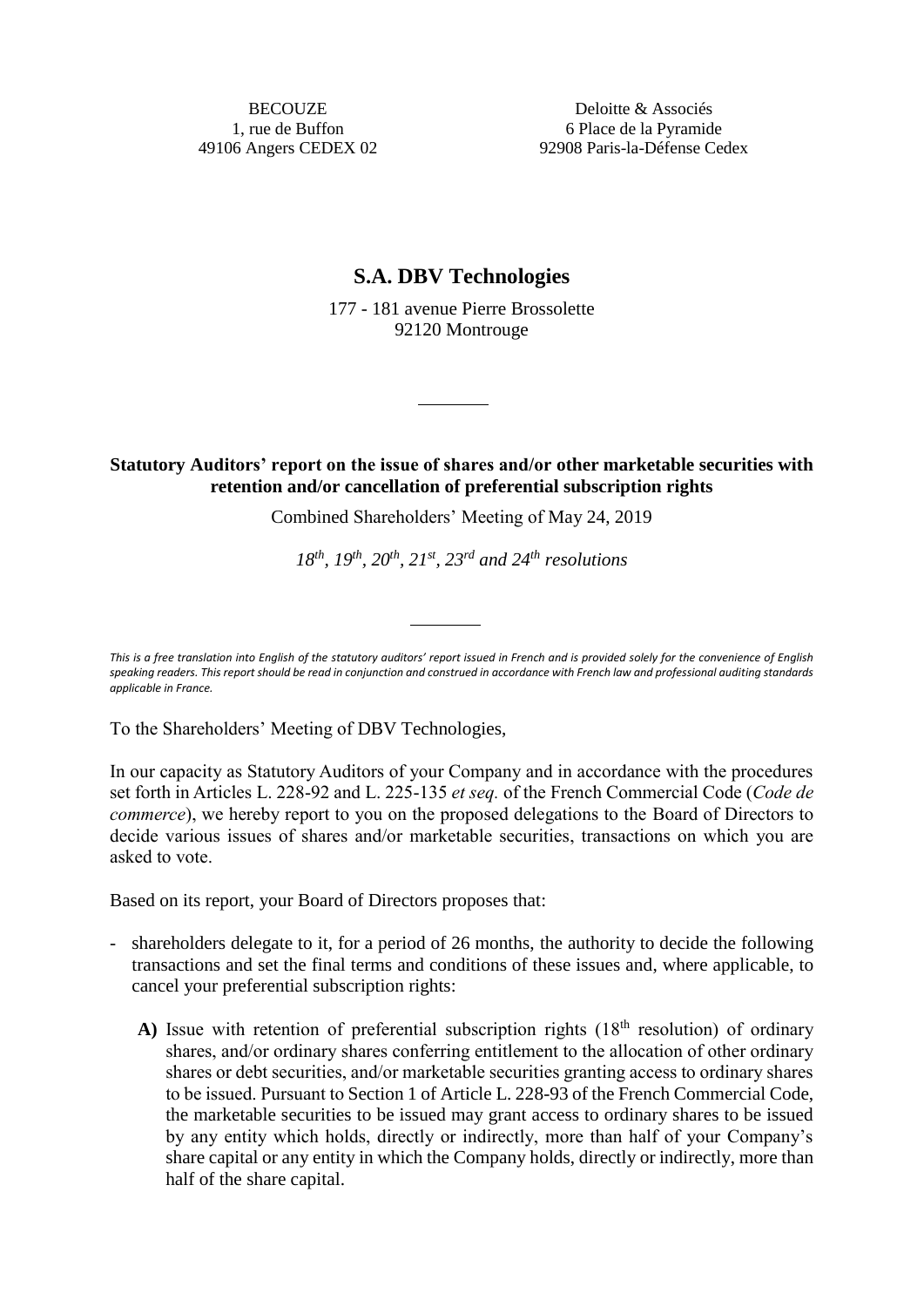- **B**) Issue with cancellation of preferential subscription rights, via a public offering,  $(19<sup>th</sup>)$ resolution) of ordinary shares, and/or ordinary shares conferring entitlement to the allocation of other ordinary shares or debt securities, and/or marketable securities granting access to ordinary shares to be issued, it being specified that:
	- o these securities may be issued in consideration of securities contributed to the Company as part of a public exchange offer on securities satisfying the conditions set forth in Article L. 225-148 of the French Commercial Code,
	- o pursuant to Section 1 of Article L. 228-93 of the French Commercial Code, the marketable securities to be issued may grant access to ordinary shares to be issued by any entity which holds, directly or indirectly, more than half of your Company's share capital or any entity in which the Company holds, directly or indirectly, more than half of the share capital.
- **C)** Issue with cancellation of preferential subscription rights via an offering referred to in section II of Article L. 411-2 of the French Monetary and Financial Code (*Code monétaire et financier*) and up to a maximum of 20% of the share capital on the date of the Board of Directors' decision to increase share capital  $(20<sup>th</sup>$  resolution) of ordinary shares, and/or ordinary shares conferring entitlement to the allocation of other ordinary shares or debt securities, and/or marketable securities granting access to ordinary shares to be issued. Pursuant to Section 1 of Article L. 228-93 of the French Commercial Code, the marketable securities to be issued may grant access to ordinary shares to be issued by any entity which holds, directly or indirectly, more than half of your Company's share capital or any entity in which the Company holds, directly or indirectly, more than half of the share capital.
- shareholders authorize it ( $21<sup>st</sup>$  resolution), pursuant to the delegations granted in the  $19<sup>th</sup>$  and  $20<sup>th</sup>$  resolutions, to set the issue price within an annual limit of 10% of share capital.

The total par value amount of the share capital increases likely to be carried out, immediately or in the future, under the 19<sup>th</sup>, 20<sup>th</sup> and 22<sup>nd</sup> resolutions, may not, pursuant to the 24<sup>th</sup> resolution, exceed 65% of the share capital on the date of this Shareholders' Meeting. It is specified that the total par value amount of ordinary shares likely to be issued may not exceed:

- $\circ$  40% of the share capital under the 18<sup>th</sup> resolution,
- $\circ$  30% of the share capital under the 19<sup>th</sup> resolution,
- $\circ$  20% of the share capital under the 20<sup>th</sup> resolution,

These ceilings take account of the additional securities to be created pursuant to the delegations granted in the 18<sup>th</sup> to 20<sup>th</sup> resolutions and the 22<sup>nd</sup> resolution, under the conditions set out in Article L. 225-135-1 of the French Commercial Code, if you adopt the 23<sup>rd</sup> resolution.

It is the responsibility of the Board of Directors to prepare a report in accordance with Articles R. 225-113 *et seq.* of the French Commercial Code. Our role is to express an opinion on the fair presentation of the quantified information extracted from the financial statements, on the proposed cancellation of preferential subscription rights and on certain other information concerning these transactions, contained in this report.